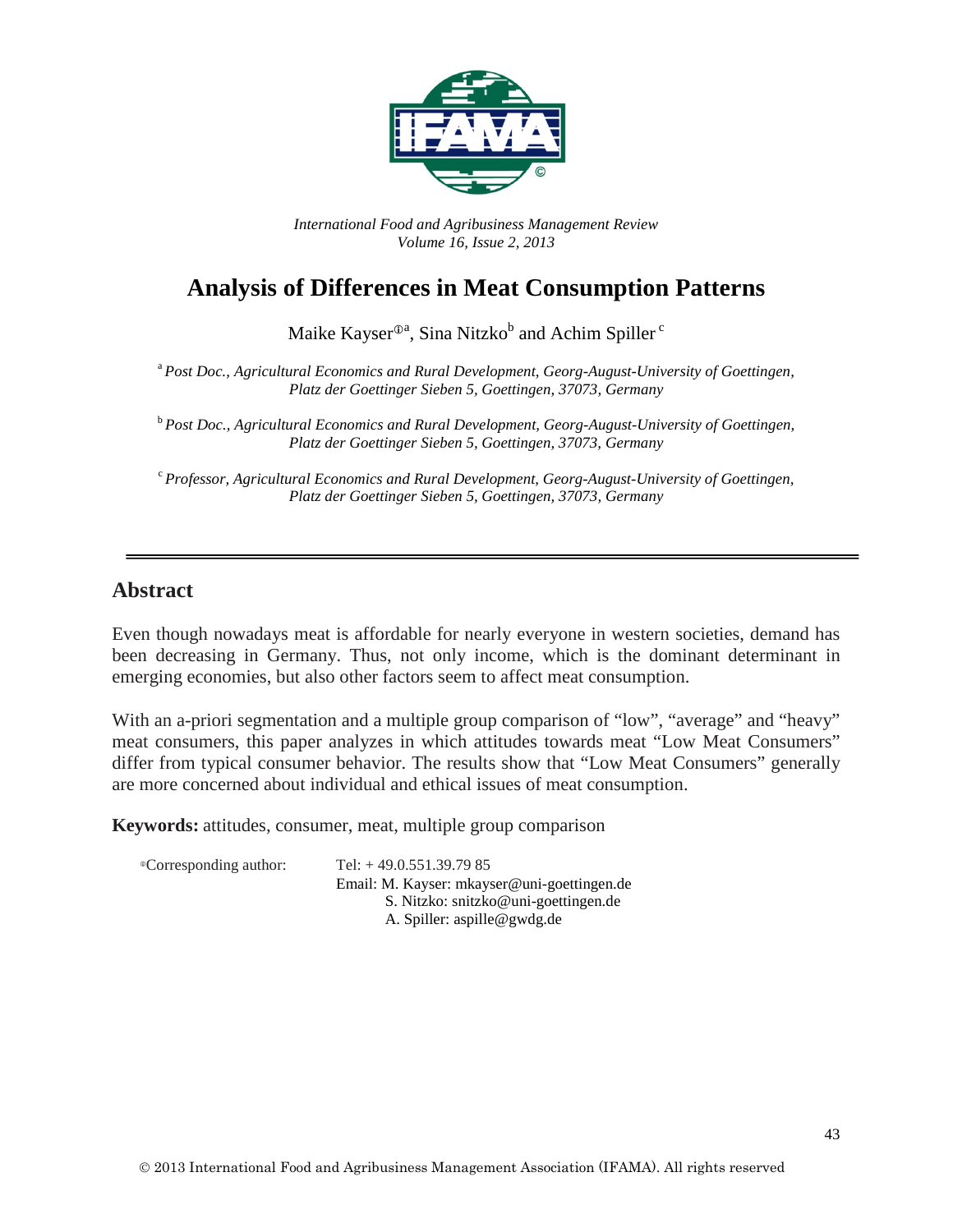# **Introduction**

In emerging economies, the per capita meat consumption increases with the per capita Gross Domestic Product (GDP), whereas the curve stagnates or even declines for countries with a GDP of more than about 25,000 US\$ PPP (Purchasing Power Parity) (FAO 2009). In Germany for instance, a fall in demand has been observed since the 1990s. Whereas at the beginning of the 1990s the average per capita consumption of meat was about 65 kg per year, today this has been reduced to about 60 kg (Gurath 2008). If this trend continues, the per capita meat consumption will decrease to about 53 kg per year in 2030 (Spiller et al. 2010), which would have a serious impact on the German meat market.

Nevertheless, meat consumption will, in line with the economic development and the growing world population, grow worldwide. The increase is highest in poultry consumption, lower in pork and beef. Overall, the demand for grain and other traditional food will decrease in favor of animal foods (DBV 2012).

Interestingly, in this context, it can be stated, that the reduction of meat consumption in Germany does likewise not include all meat types. Whereas the consumption of pork and beef declines, the per capita consumption of poultry is rising (DBV 2010, Spiller et al. 2010).

Thus, not only income, but also other factors seem to affect meat consumption. A multitude of attributes and beliefs, such as animal welfare, health or environmental effects concerning the consumption of meat are discussed in this context (e.g. Richardson et al. 1993; Lea & Worsley 2001; Guenther et al. 2005; De Boer et al. 2007).

In order to gain detailed insights into the multiple attitudes and the social environment that might have impact on the amount of meat consumed, a consumer survey was undertaken in this study. Most studies use regression models to explain meat consumption, whereas in the present analysis participants are a-priori segmented in "low", "average" and "heavy" consumption patterns. This simplifies the understanding for managers. The study thereby focuses on attitudes that are distinguished as most influential according to the literature and expert discussions. In addition, socio-demographic factors, such as age or income, are considered.

The results of the analysis are not solely interesting from a scientific point of view, but also important for decision makers of the meat chain, who are confronted with new challenges caused by societal and demographic changes.

# **Theoretical Background**

As mentioned above, a multitude of studies deal with consumer attitudes towards meat and meat consumption in developed countries (e.g. Woodward 1988; Richardson et al. 1994; Verbeke and Viaene 1999; Grunert 2006; Verbeke et al. 2010). These studies regard various attitudes as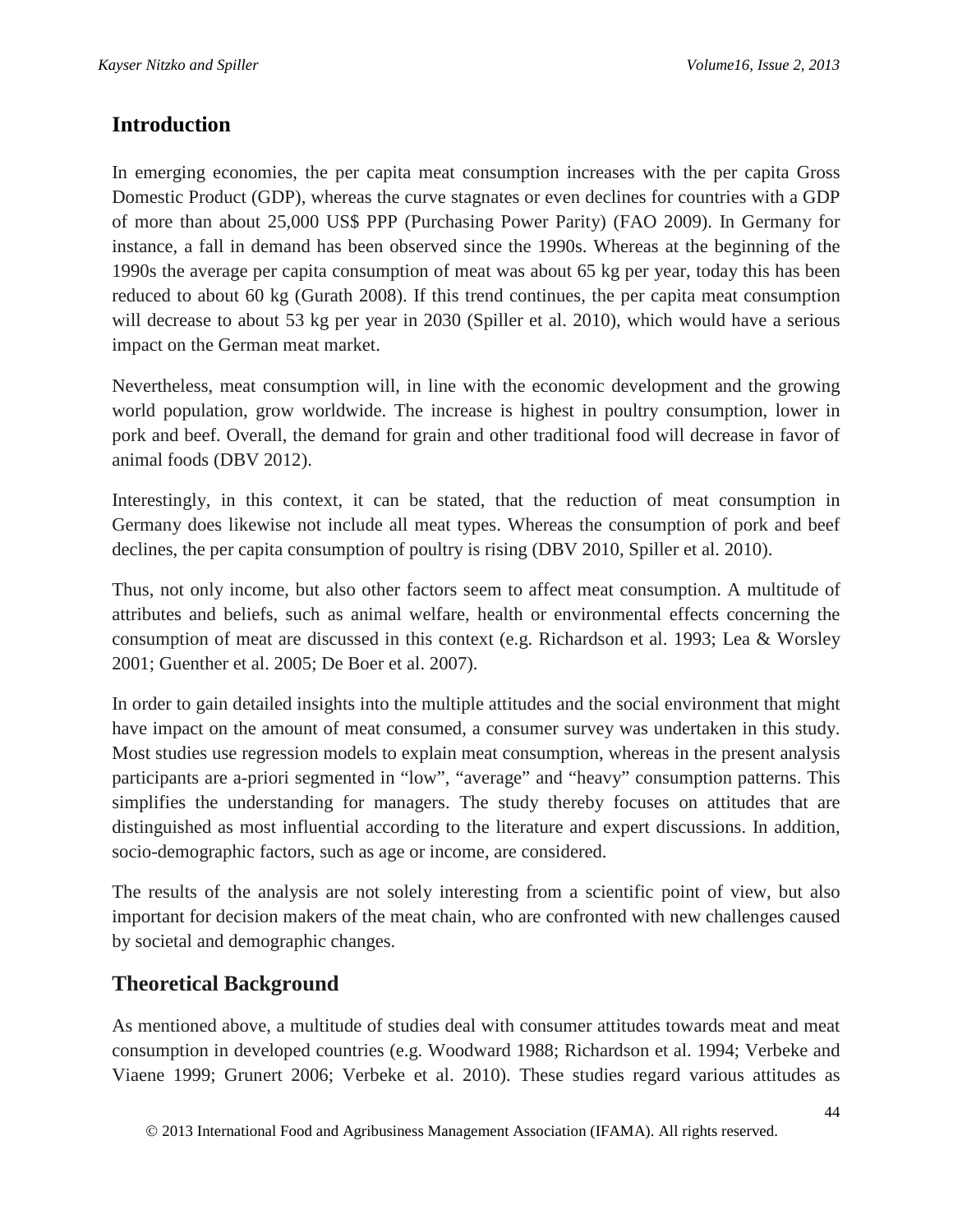relevant for building an image of meat in general or of special meat types or product variations. Likewise, the impact of attitudes on meat consumption has been analyzed, particularly since a reduction of meat consumption in western populations is occurring (FAO 2009).

To some extent, changes and differences in meat consumption can be explained by sociodemographic dimensions. Particularly gender has a strong influence on attitudes towards meat and meat consumption. Following the literature it can be stated that men generally consume more meat than women and that women are more concerned about a healthy diet and about food choices in general (Beardsworth & Bryman 1999, 2004; Lea &Worsley 2001; Gossard & York 2003; Praettaelae et al. 2006). A negative determinant of meat consumption can be seen in the age of consumers (Gossard & York 2003; De Boer et al. 2007). Gossard and York (2003) also found that social class has substantial impacts on beef and total meat consumption. In their study, those in laborer occupations and people with a low level of education ate more beef and meat in general than people in service or professional occupations and people with a higher level of education. Furthermore, beef consumption increased with higher income, whereas the total meat consumed was not affected by income. Consumers with medium and high income are also a target group for premium beef (Kim & Boyd 2004). In Germany, the comprehensive National Nutrition Survey II revealed that men belonging to the lower class ate 20% more meat and meat products than men belonging to the upper class. For women, there is a minimal difference of 7 grams per diem between upper and lower class (MRI 2008). By contrast, Beardsworth and Bryman (1999, 2004) found no association between the respondents' social class and their food choices. Since they conducted an eleven year longitudinal study with undergraduate students in the UK, a certain class position bias may be pre-sent in their findings. Further socio-demographic impacts on meat consumption can be seen in race, ethnicity, location of residence and religion (Beardsworth & Bryman 1999; Gossard & York 2003).

These social structural dimensions can be seen as the context in which psychological factors operate. So even if their impact on meat consumption in developed countries is smaller than the influence of psychographic determinants, they play an important role in shaping individual attitudes (Gossard & York 2003).

As described above, the focus of this study lies on these psychographic factors.

The main reasons given by consumers for reducing their meat consumption or avoiding meat completely seem to be health and diet related. The nutritional awareness of meat, the perceived unhealthiness, concerns about additives or the perceived fat content can be mentioned in this context (Woodward 1988; Beardsworth & Keil 1991; Richardson et al. 1993, 1994; Verbeke & Viaene 2000; Lea & Worsley 2001). The aspect of health plays an important role concerning the consumption of meat. Especially red meat is associated with a higher risk of health complaints like coronary heart disease (Huijbregts et al. 1995; Mahley et al. 1995), Type 2 Diabetes (Song et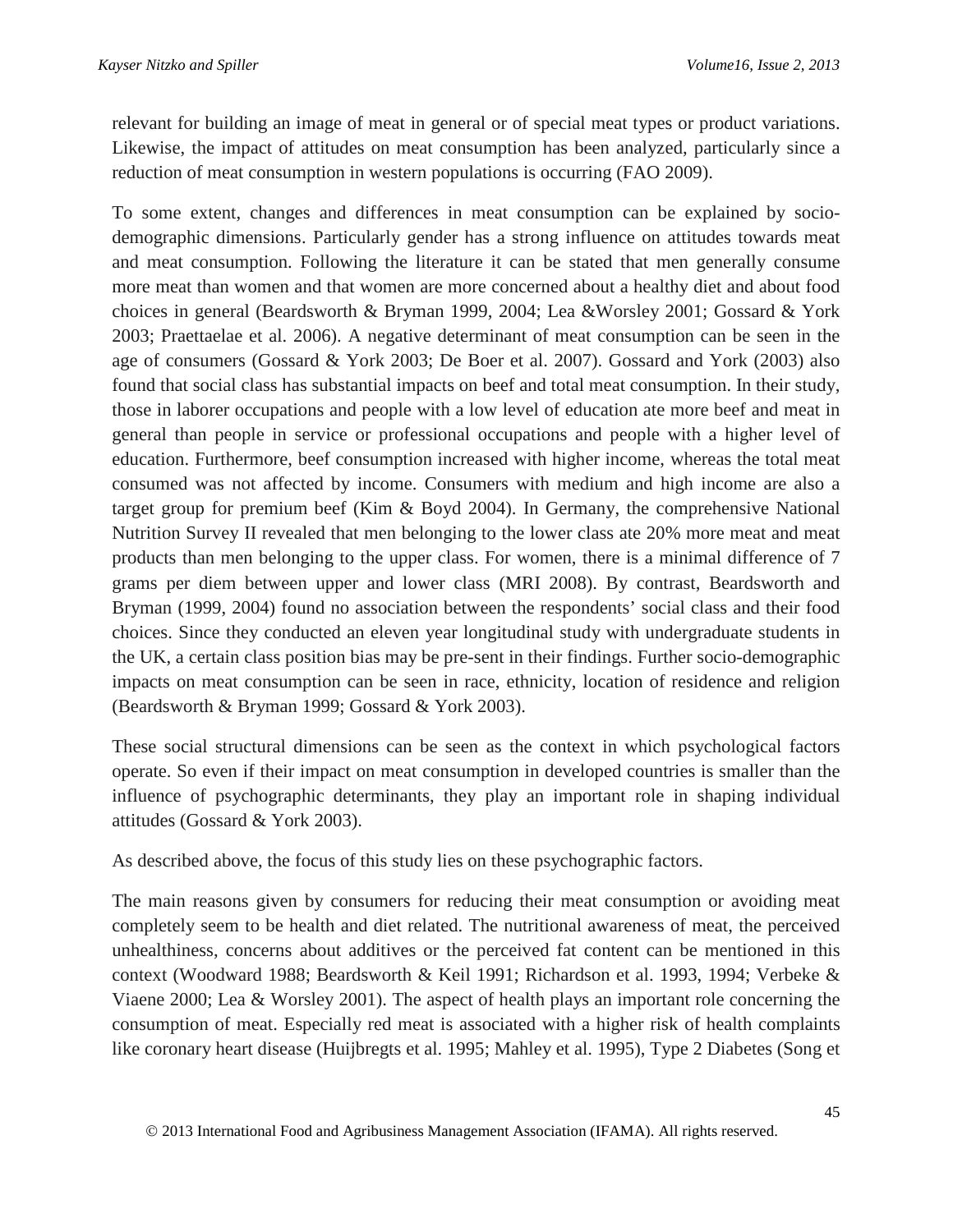al. 2004; van Dam et al. 2002) and different types of cancer (Chao et al. 2005; Tavani et al. 2000).

Besides health, Woodward (1988) evaluated individual price considerations as main reason for eating less meat.

Ethical factors or outcomes as external effects of meat production and consumption have also been discussed as main forces determining attitudes towards meat and meat consumption. Primarily animal welfare concerns are considered to result in a reduction of meat consumption (Woodward 1988; Beardsworth & Keil 1991; Richardson et al. 1993, 1994; Verbeke & Viaene 1999; Lea & Worsley 2001; Guenther et al. 2005; De Boer et al. 2007). The good treatment of animals is one of the future lifestyle trends concerning meat consumption (Grunert 2006). Sustainable consumers prefer animal-friendly produced meat (Harper & Henson 2001).

The role of environmental awareness in this respect is controversial. While De Boer et al. (2007) found a negative influence (of universal values) on reported meat consumption, Richardson et al. (1993) found by contrast no influence of environmental awareness, whereas Lea and Worsley (2001) only found impacts of universal values on women's meat consumption. According to McCarty et al. (2003, 2004) environmental concerns had no significant influence on the attitude towards meat.

Further aspects affecting meat consumption are seen in the influence of reference groups (Richardson et al. 1994; Lea & Worsley 2001) and in a lack of trust in the product or information sources (Richardson 1994; Verbeke & Viaene 2000; Lea & Worsley 2001). Also, the negative image of meat (Andersen et al. 2005) and the bad reputation of the agri-food industry (Albersmeier & Spiller 2010) are considered responsible for decreasing meat consumption. Especially meat scandals contribute to consumer uncertainty (Saghaian & Reed 2007; Verbeke et al. 1999), associated with mistrust against food safety in meat industry (Goldsmith et al. 2003; Latvala & Kola 2003).

In contrast to the traditional view of meat as being tasty (Richardson et al. 1994), a dislike of the taste of meat and the disgust of preparing a dead animal are seen as factors leading to a reduction or avoidance of meat (Woodward 1988; Beardsworth & Keil 1991; Richardson et al. 1993, 1994).

However, according to Richardson et al. (1994) meat choice or avoidance motives are often multi-layered and therefore no single issue should be considered separately: "Views might be classed as ethical, philosophical, aesthetic, psychological, political, economic, cultural, ecological, nutritional, medical, and countless ways besides. Which influences are of primary relevance, and how they are categorized, depends largely on context and orientation of the research."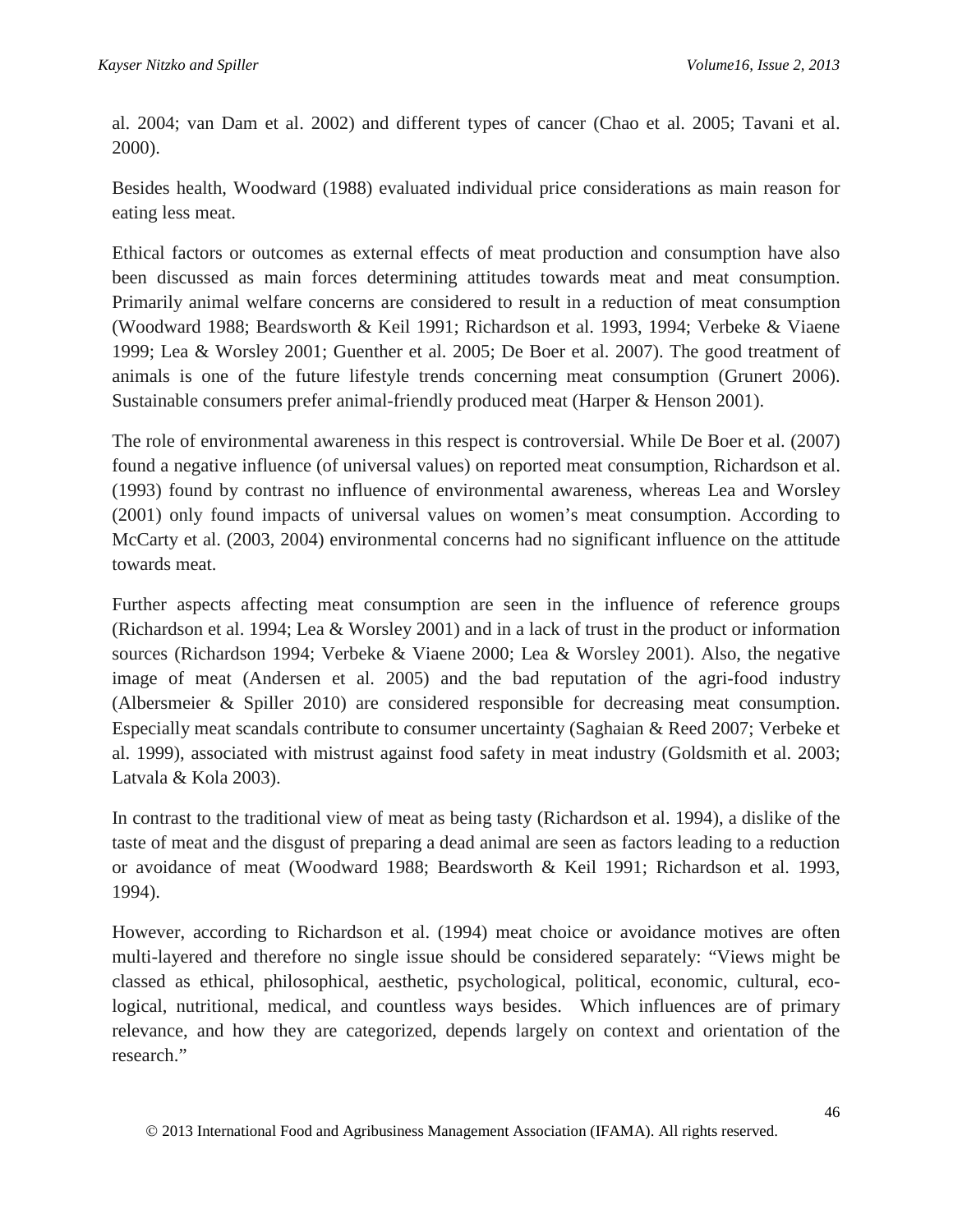## **Sample Description and Research Design**

In the present study, 990 consumers were interviewed online with a standardized (identical) questionnaire in the spring of 2011. The respondents were recruited with the help of a private market research provider. In order to draw conclusions about the German population from the sample, the participants were selected by socio-demographic quota specifications. The gender ratio in the sample is 48.8% men and 51.2% women. The respondents (30.7%) are 18 to 39 years old; 36.9% are between 40 and 60 years old and 32.4% are older than 60 years. Sixteen percent of the respondents live in Northern Germany, 27.5% in Southern Germany, 20.5% in Eastern Germany and 36.1% in the Western part of Germany. The largest group—41.7% of the participants—live in villages with fewer than 20,000 inhabitants. Of these, 27.6% live in a city with 20,000 to 100,000 inhabitants and 30.7% in a large city with more than 100,000 inhabitants. Thereby, the sample approximates a small-scale representation of the German population (Statistisches Bundesamt 2009).

Regarding further characteristics not included in the selection, such as marital status, household size and available income, good conformances with the German average were found, whereas higher educational levels are overrepresented.

Thirty four individuals identified themselves as vegetarian and were therefore excluded from the analysis, since the motives of vegetarianism were not subject of this study. Hence, 956 respondents were taken into consideration for the present analysis.

In order to prevent the risk of common method bias (cf. Soehnchen 2009), the statements and attributes of the questionnaire were retrieved from various scales (Likert scale, ranking, percentages, slider). However, predominantly five-point Likert scales from -2 to +2 were used (cf. Weijters et al. 2010).

The statements were constructed based on a literature study and expert discussions and pre-tested with 66 respondents. The questionnaire developed subsequently contains several questions concerning attitudes towards meat and meat products, eating, buying and cooking habits as well as socio-demographic variables. Missing values were replaced by an expectation-maximization algorithm (cf. Dempster et al. 1977).

Data analysis was conducted with the statistical program SPSS (IBM SPSS Statistics 19) by means of uni-, bi- and multivariate methods (cf. Backhaus et al. 2008).

The respondents were grouped according to the proportion of meat in their total diet. Trying to divide the sample into almost equal subsamples, the group of "Low Meat Consumers" (32.6% of the respondents) is characterized by a proportion of meat less than 12% of the total diet; the "Average Meat Consumer" (34.5%) eats between 13% and 23% meat and the "Heavy Meat Consumer" (32.8%) more than 24%.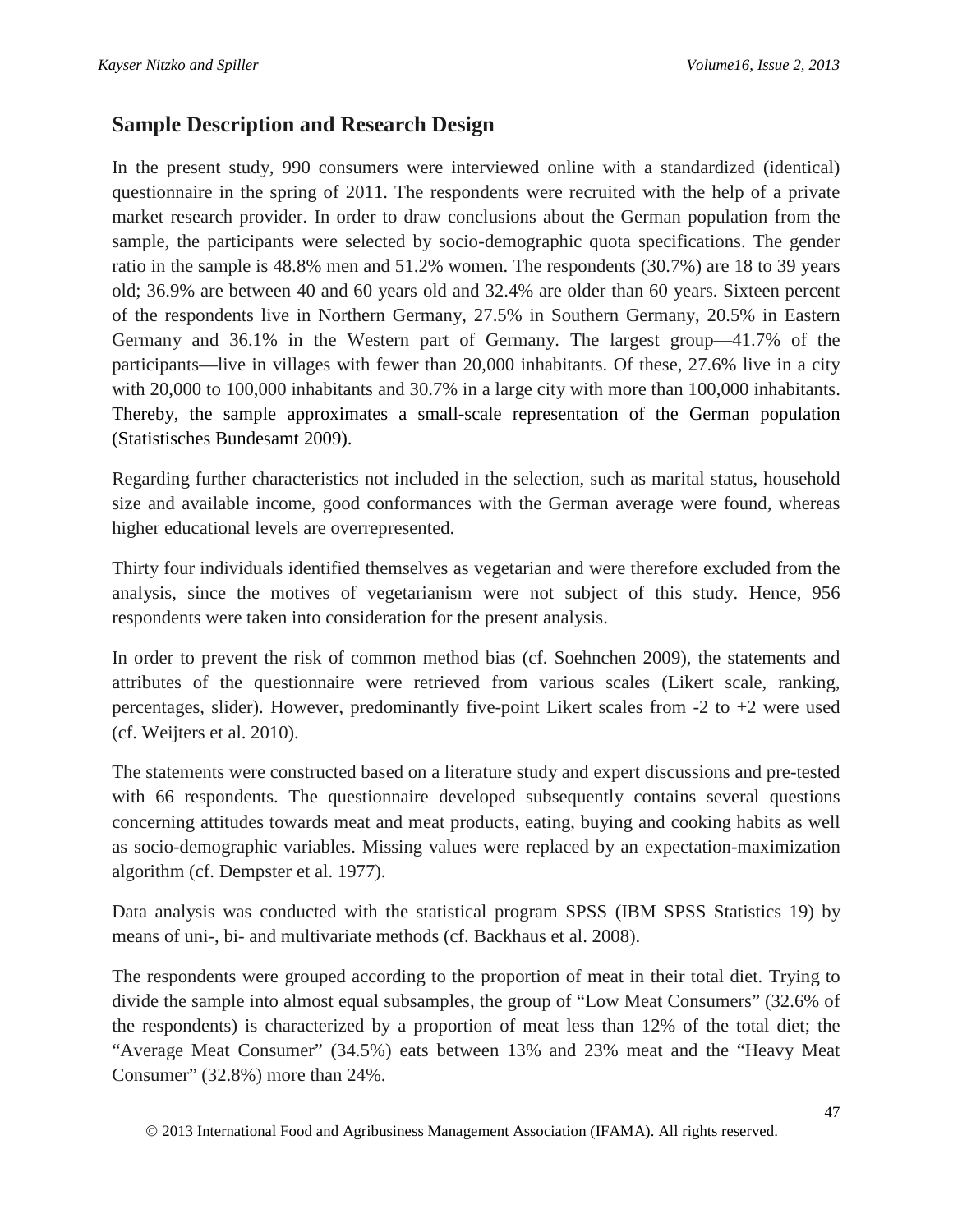In order to explore group differences, an analysis of variance (ANOVA) was undertaken, comparing attitudes concerning meat (factors) that can be regarded as relevant according to the literature study (e.g. Richardson et al. 1993, Lea & Worsley 2001, Guenther at al. 2005, De Boer et al. 2007) and expert discussions. These factors were established by a confirmatory principal component analysis respecting the common quality values (Backhaus et al. 2008, Field 2009) (see Table 1, see Appendix). The reliabilities (Cronbach´s Alpha) of the scales (factors) ranged from 0.553 to 0.805. Although the reliability of the factor "Figure awareness" did not reach the value of 0.6, it was integrated in further analysis. On early stages of research, Alpha-values between 0.5 and 0.6 are acceptable (Nunnally 1978).

Likewise the proportion of the different meat types (beef, pork, poultry, and other meat) in the total meat consumption was analyzed. Furthermore, socio-demographic variables were included in the comparison of means. The Levene-Test shows that homogeneity of variances cannot be assumed; hence the T2 test (Tamhane) was chosen for a post-hoc multiple group comparison. This test offers the same results as the conservative Bonferroni-Test if the variances are homogeneous and enables pair-wise comparisons on the grounds of a t-test (cf. Backhaus et al. 2008, SPSS 2003).

# **Results of the Analysis**

The results (see Table 2) show that "Low Meat Consumers" (LMC) have an average proportion of 7.12% of meat of their total diet, the "Average Meat Consumers"(AMC) 19.00% and the "Heavy Meat Consumer" (HMC) 38.31% on average.

Regarding the meat types separately, it can be stated that with a proportion of 39.59%, the "Low Meat Consumers" eat relatively more poultry than the other two patterns (AMC: 32.52%, HMC: 32.28%), which distinguish themselves by a significantly higher consumption of pork (LMC: 33.76%, AMC: 40.96%, HMC: 42.01%). In contrast, the proportions of beef (LMC: 19.32%, AMC: 19.31%, HMC: 18.63%) and other meat (e.g. lamb, game) (LMC: 5.17%, AMC: 5.47%, HMC: 6.29%) do not differ significantly among the three groups.

Concerning the attitudes, it can be observed that the group of "Low Meat Consumers" is generally characterized by the highest concerns related to the effects of meat consumption. They show significantly higher health (LMC: 0.28, AMC: -0.09, HMC: -0.20), figure (LMC: 0.18, AMC: -0.02, HMC: -0.15) and particularly higher environmental (LMC: 0.31, AMC: -0.05, HMC: -0.24) and animal welfare awareness (LMC: 0.34, AMC: -0.10, HMC: -0.23) than those of the other two patterns.

Likewise, with a value of 0.20, they have more problems with the concept of eating animals than the "Average Meat Consumers" (-0.08) and the "Heavy Meat Consumers" (-0.11). Furthermore they are more influenced by their environment (LMC: 0.16, AMC: -0.03, HMC: -0.13). Strikingly, the "Low Meat Consumer" group has significantly less trust (-0.26) in the agri-food industry compared to the "average" (0.06) and the "heavy" (0.21) meat consumer. As expected, the general preference for meat increases from the "Low Meat Consumer" (-0.58) to the "Heavy Meat Consumer" (0.40, AMC: 0.16).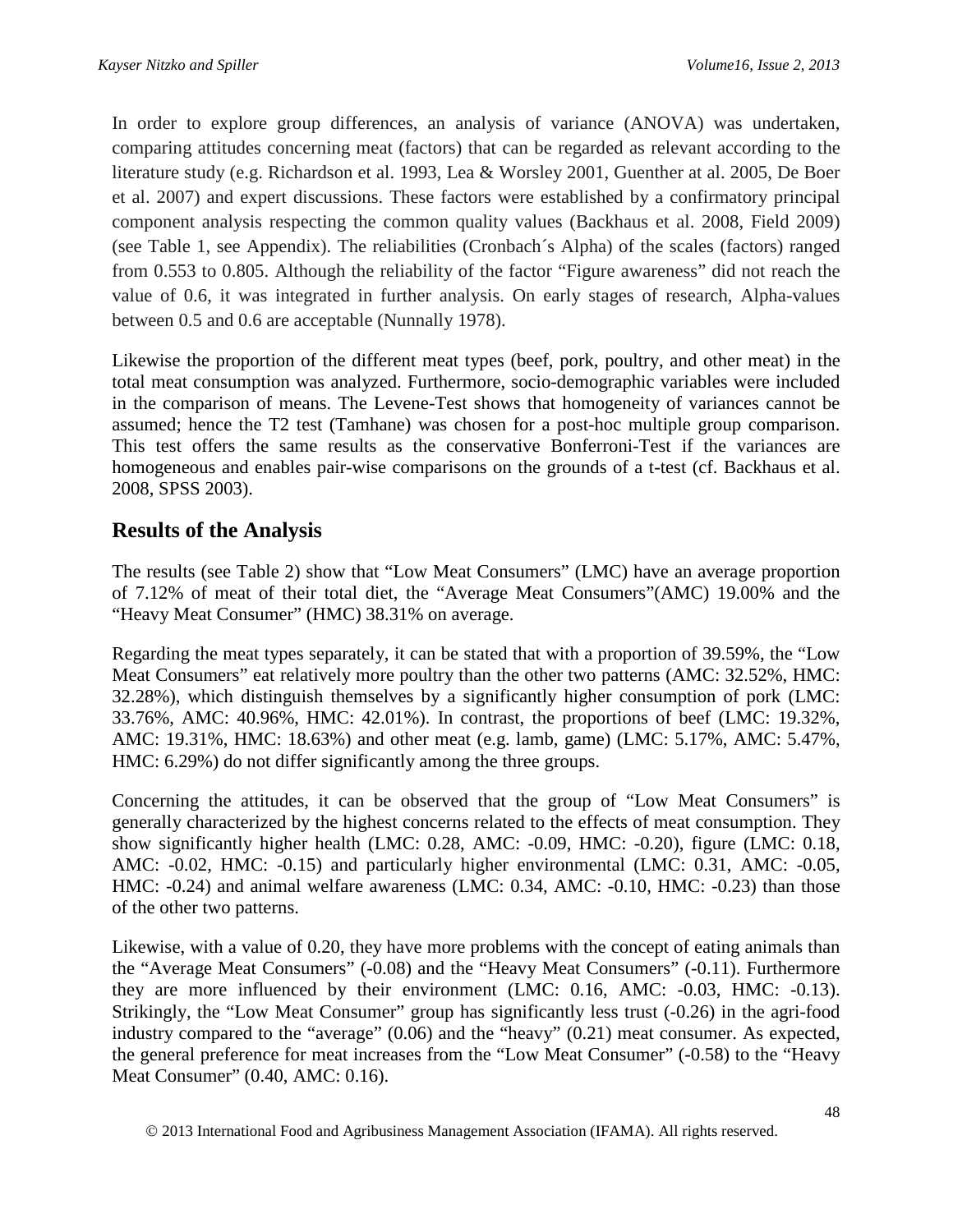By contrast, the chosen socio-demographic variables age (LMC: 46.88 years on average, AMC: 47.75, HMC: 48.53), occupation (index from  $1=$  pupil, unemployed to  $6=$  executive manager, LMC: 3.39, AMC: 3.45, HMC: 3.54) and personal income (index from 1= under 1,000 $\in$  to 5= more than  $4,000 \in$  LMC: 1.87, AMC: 2.04, HMC: 2.05) do not display significant differences between the three groups. Only the level of education differs significantly between the respondents (index from  $1=$  no degree to  $4=$  A level, LMC: 3.44, AMC: 3.31, HMC: 3.19).

|                                                                                             | <b>Low Meat</b> | <b>Average Meat</b> | <b>Heavy Meat</b>    |              |
|---------------------------------------------------------------------------------------------|-----------------|---------------------|----------------------|--------------|
|                                                                                             | Consumer (a)    | <b>Consumer</b> (b) | Consumer (c)         | <b>Total</b> |
| N                                                                                           | 312 (32.6%)     | 330 (34.5%)         | 314 (32.8%)          | 956 (100%)   |
| <sup>1</sup> Proportion of meat in the total diet ***                                       | $7.12^{bc}$     | $19.00^{\text{ac}}$ | $38.31^{ab}$         | 21.49        |
| Consumption of Meat Types                                                                   |                 |                     |                      |              |
| <sup>1</sup> Proportion of pork in the total meat<br>consumption***                         | $33.76^{bc}$    | $40.96^{\text{a}}$  | $42.01^a$            | 38.96        |
| <sup>1</sup> Proportion of poultry in the total meat<br>consumption ***                     | $39.59^{bc}$    | $32.52^a$           | $32.28^a$            | 34.75        |
| <sup>1</sup> Proportion of beef in the total meat<br>consumption <sup>n.s.</sup>            | 19.32           | 19.31               | 18.63                | 19.09        |
| Proportion of other meat (e.g. lamb, game)<br>in the total meat consumption <sup>n.s.</sup> | 5.17            | 5.47                | 6.29                 | 5.64         |
| Attitudes towards meat                                                                      |                 |                     |                      |              |
| <sup>2</sup> General preference for meat***                                                 | $-0.58^{bc}$    | $0.16^{ac}$         | $0.40^{ab}$          | 0.00         |
| <sup>2</sup> Trust in the agri-food sector***                                               | $-0.26^{bc}$    | 0.06 <sup>a</sup>   | $0.21^{\rm a}$       | 0.00         |
| <sup>2</sup> Environmental awareness***                                                     | $0.31^{bc}$     | $-0.05^{\text{ac}}$ | $-0.24^{ab}$         | 0.00         |
| <sup>2</sup> Health awareness***                                                            | $0.28^{bc}$     | $-0.09a$            | $-0.20$ <sup>a</sup> | 0.00         |
| <sup>2</sup> Figure awareness***                                                            | $0.18^{bc}$     | $-0.02^a$           | $-0.15^a$            | 0.00         |
| <sup>2</sup> Eating of animals***                                                           | $0.20^{bc}$     | $-0.08a$            | $-0.11^a$            | 0.00         |
| <sup>2</sup> Normative influence**                                                          | $0.16^{bc}$     | $-0.03^{\text{a}}$  | $-0.13^a$            | 0.00         |
| <sup>2</sup> Animal welfare awareness***                                                    | $0.34^{bc}$     | $-0.10^a$           | $-0.23^{\text{a}}$   | 0.00         |
| Socio-demographic variables                                                                 |                 |                     |                      |              |
| $Age^{n.s.}$                                                                                | 46.88           | 47.75               | 48.53                | 47.72        |
| ${}^{3}$ Education (index)***                                                               | $3.44^{bc}$     | $3.31^{a}$          | $3.19^{a}$           | 3.31         |
| $4$ Occupation (index) <sup>n.s.</sup>                                                      | 3.39            | 3.45                | 3.54                 | 3.46         |
| ${}^{5}$ Personal income (index)*                                                           | 1.87            | 2.04                | 2.05                 | 1.99         |

#### **Table 2.** Results of the ANOVA

N= number of respondents, significance level: \* =p≤ 0.05, \*\*=p≤ 0.01, \*\*\*=p≤ 0.001, n.s.= not significant, letters indicate significant difference to the specified class (post-hoc test T2 after Tamhane on the significance level 0.05)), bold= clusterforming variable, <sup>1</sup> percentage, <sup>2</sup> factor, <sup>3</sup> index from 1= no degree to 4= A level, <sup>4</sup> index from 1= pupil, unemployed to 6= executive manager, <sup>5</sup>index from 1= under 1,000€ to 5= more than 4,000€

Furthermore, based on cross-classified tables with standardized residuals (sr) (interpretation like z-values with  $\pm 1.96 = p \le 0.05$ ;  $\pm 2.58 = p \le 0.01$ ;  $\pm 3.29 = p \le 0.001$ ) (Field 2009), it can be said that more women belong to the "Low Meat Consumers" (women sr: 5.3; men sr: -5.4) whereas men are overrepresented in the group of "Average Meat Consumers" (women sr: -2.7; men sr: 2.8) and in the group of "Heavy Meat Consumers" (women sr: -2.5; men sr: 2.5).

In summary, the "Average Meat Consumers" who generally display indifferent views, show more similarities to the "Heavy Meat Consumers" than to the "Low Meat Consumers". The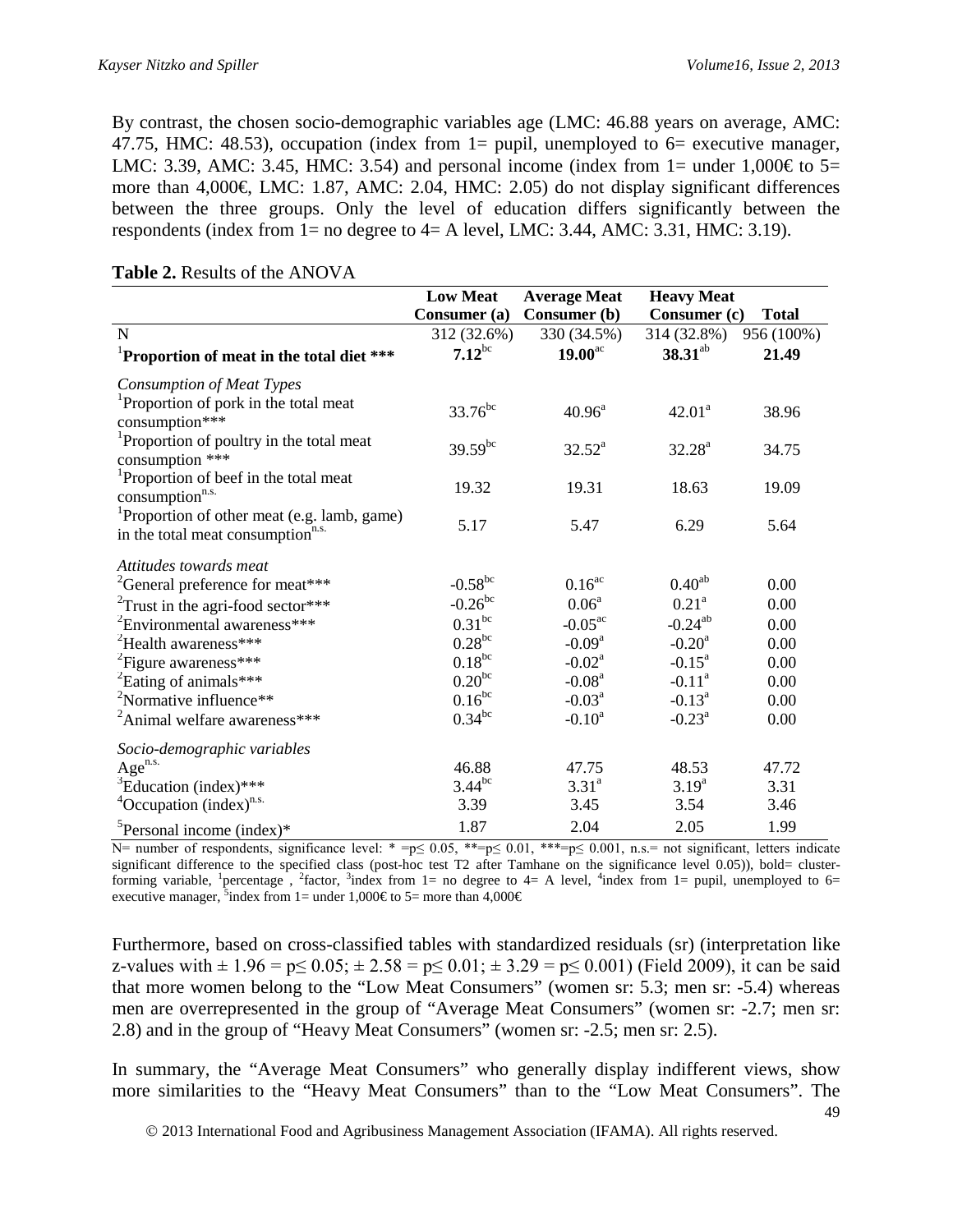differences between the "Average Meat Consumers" and the "Heavy Meat Consumers" are in most cases not significant, however the difference between the "Low Meat Consumers" and both of these groups concerning attitude towards meat differs significantly in all dimensions examined.

### **Discussion and Limitations**

Considered as a whole, the present study indicates that the per capita meat consumption in western countries, such as Germany, does not reflect class position, in contrast to emerging economies (FAO 2009). Instead, various attitudes, and in particular those concerning external effects of meat production and consumption, lead to a stagnation or even decrease in meat consumption.

In the study it becomes obvious that consumers with a low consumption of meat are concerned about personal factors, such as their health and their figure, but more than that about the treatment of animals and about environmental consequences of meat production. Interestingly they show a lack of trust in the agri-food sector, but the preferred meat seems to be poultry, even though the poultry production chain has the highest degree of vertical integration and industrialized structures in Germany. In this context, the disgust of eating animals might have an impact since the preparation of poultry is less bloody than the preparation of other types of meat.

What limits the results of this study is the fact that even though the sample is, with 990 participants, of a satisfactory size and most socio-demographic variables comply with the German population, it is still a convenience sample. Particularly the fact that higher educated people are overrepresented in this study may have an impact on the results. As Gossard and York (2003) found out that people in laborer occupations and people with a low level of education ate more beef and meat in general, especially the results of the "Heavy Meat Consumers" could vary from the true results.

Furthermore, the estimation of consumed meat is a self-estimation in this study and therefore might deviate from the true values.

Further research especially focusing on the group of "Low Meat Consumers" might be interesting, in order to identify possible shifts towards vegetarianism. In this context a more differentiated classification with more groups might allow deeper insights.

Since, as seen in this study, psychographic determinants seem to explain differences in meat consumption better than socio-demographic dimensions, life style approaches, such as the foodrelated life style (e.g. Grunert et al. 1993, Grunert 2006), might be appropriate to explain meat consumption in western societies.

## **Management Implications**

For the meat industry the results offer the possibility to gain more information about their customers and to develop or adapt marketing and communication strategies accordingly. With a focus on the poultry chain, it can be stated that this supply chain has a high segment of critical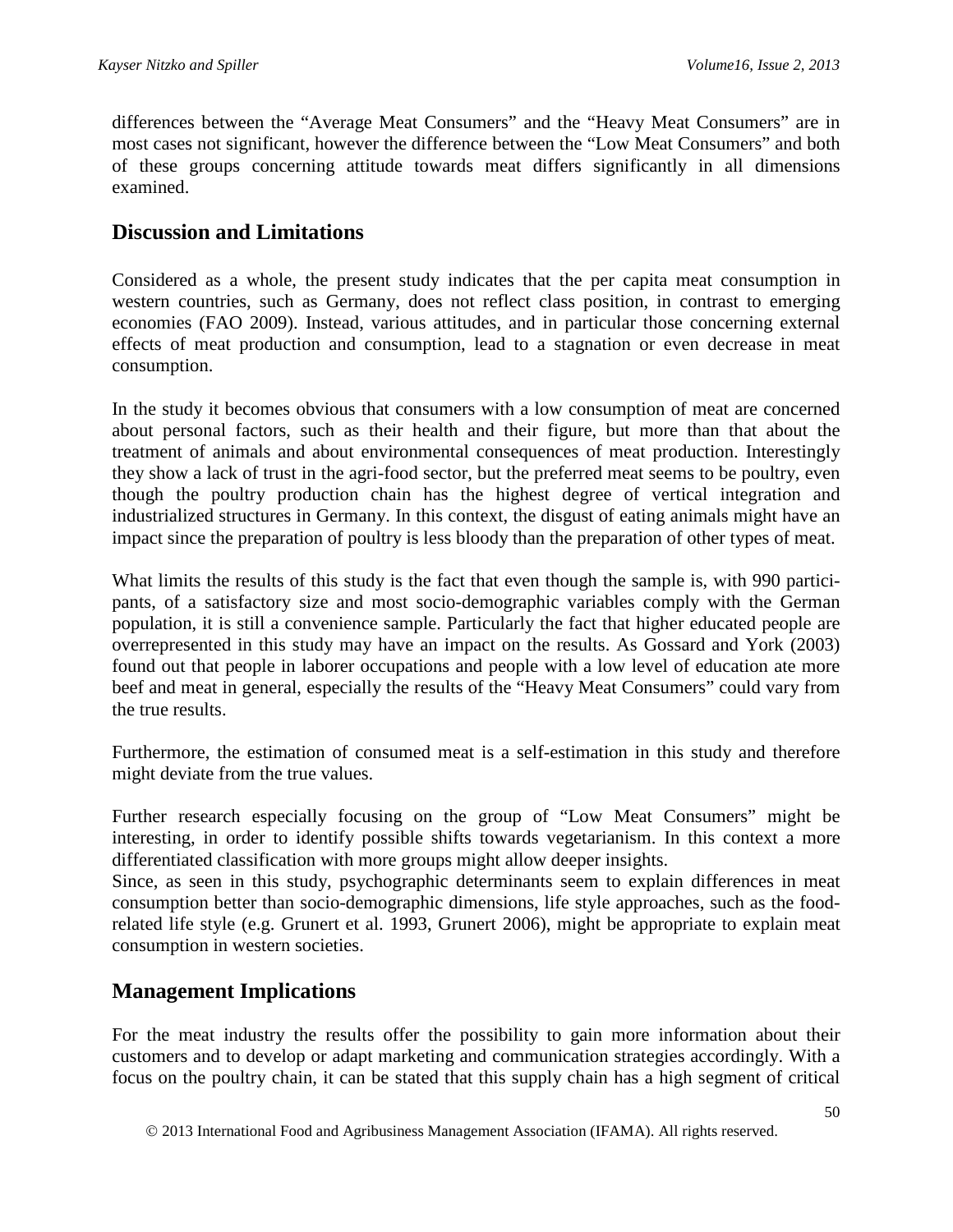"Low Meat Consumers" and therefore has to intensify its efforts with regard to health and sustainability issues. A communication strategy combining sustainable management and emotional marketing, which distances the end products from the raw products seems to be appropriate to attract this critical consumer segment.

Likewise the pork and the beef chain could benefit from product quality differentiation. Next to standard quality products, which might be sufficient for individuals with a generally high preference for meat, specific product qualities might lead to more demand. Especially the proportion of consumed pork is significantly low in the segment of "Low Meat Consumers". Intensified efforts of the industry to produce and to market differentiated meat due to special process qualities should help developing new marketing segments.

Overall, the retrieval of consumers' trust seems to be a major component in order to increase meat consumption. Therefore, marketing or communication strategies should truthfully advertise the products and their processes. Private or public certification systems might be helpful in this context (Albersmeier et al. 2009). Also an implementation or intensification of a reputation management might lead to more consumers' trust. In this context a structural discussion with critical stakeholders such as NGOs (Non-Governmental Organizations) should be taken into consideration.

In general, the paper reveals that health and sustainability issues are the most important drivers of the changing meat consumption behavior in some developed countries. Considering the growing world population and limited resources, this development has positive implications for world food security and climate change.

### **Acknowledgements**

The authors wish to acknowledge the financial support of the German Federal State of Lower-Saxony to carry out the research within the project FAEN2 from the Association of the Agricultural and Nutritional Science in Lower-Saxony (Forschungsverbund Agrar- und Ernaehrungswissenschaften Niedersachsen).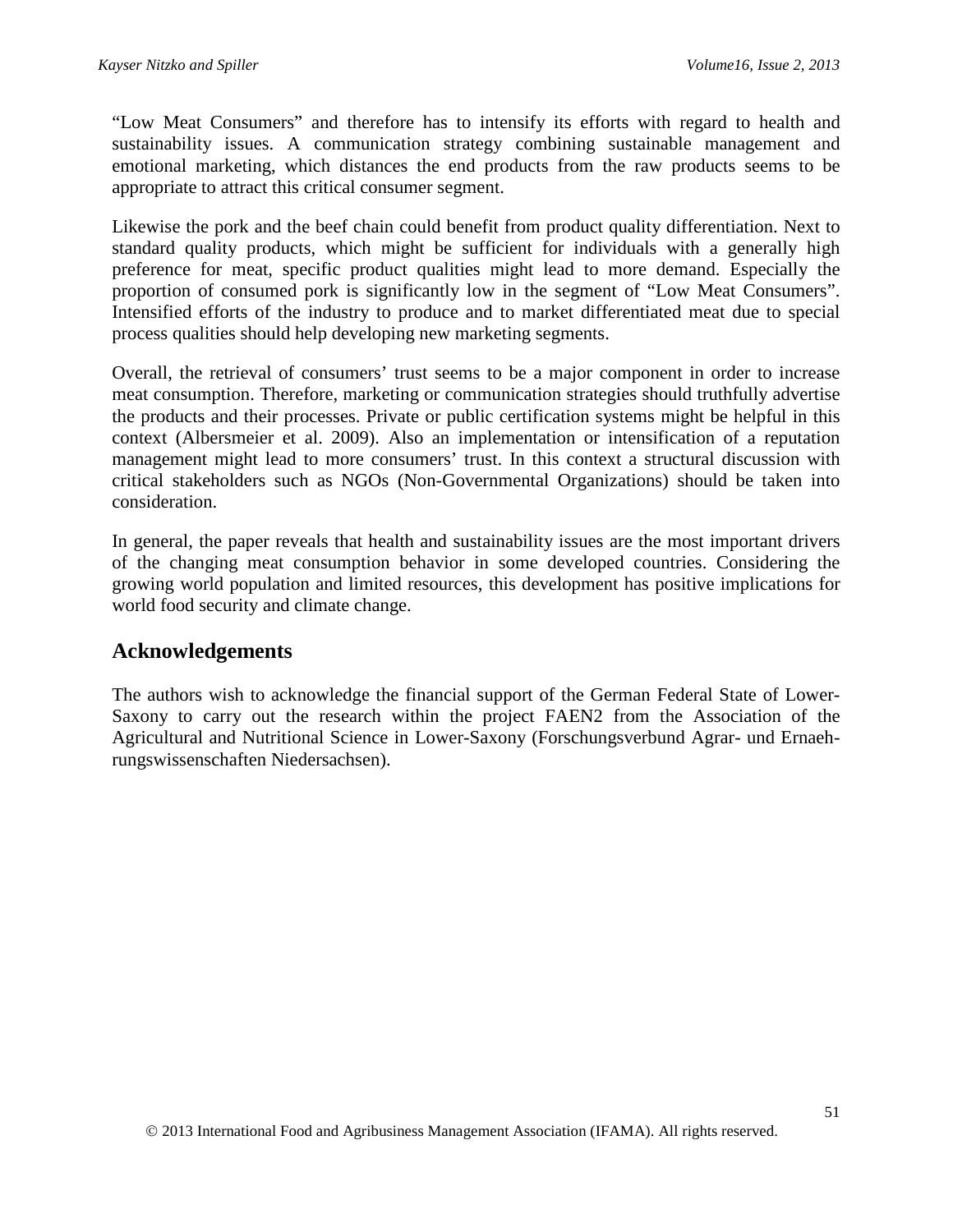# **References**

- Albersmeier, F., and A. Spiller. 2010. Die Reputation der Fleischwirtschaft in der Gesellschaft: Eine Kausalanalyse. *Schriften der Gesellschaft fuer Wirtschafts- und Sozialwissenschaften des Landbaus e.V.* (45): 181-193.
- Albersmeier, F., H. Schulze, G. Jahn, and A. Spiller. 2009. The reliability of third-party certification in the food chain: From checklists to risk-oriented auditing. *Food Control* 20 (10): 927-935.
- Andersen, H.J., N. Oksbjerg, and M. Therkildsen. 2005. Potential quality control tools in the production of fresh pork, beef and lamb demanded by the European society. *Livestock Production Science* 94 (1-2): 105-124.
- Backhaus, K., B. Erichson, W. Plinke, and R. Weiber. 2008. *Multivariate Analysemethoden Eine anwendungsorientierte Einfuehrung.* Berlin/Heidelberg: Springer.
- Beardsworth, A.D., and A. Bryman. 2004. Meat consumption and meat avoidance among young people - An 11-year longitudinal study. *British Food Journal* 106 (4): 313-327.
- Beardsworth, A.D., and A. Bryman. 1999. Meat consumption and vegetarianism among young adults in the UK - An empirical study. *British Food Journal* 101 (4): 289-300.
- Beardsworth, A.D., and E.T. Keil 1991.Vegetarianism, Veganism and Meat Avoidance. *British Food Journal* 93 (4): 19-24.
- Chao, A., M.J. Thun, C.J. Connell, M.L. McCullough, E.J. Jacobs, W.D. Flanders, C. Rodriguez, R. Sinha, and E.E. Calle. 2005. Meat consumption and risk for colorectal cancer. *The American Journal of the American Medical Association* 293 (2): 172-182.
- DBV (Deutscher Bauernverband). 2012. *Situationsbericht 2013 Trends und Fakten zur Landwirtschaft*. Berlin.
- DBV (Deutscher Bauernverband). 2010. *Situationsbericht 2011 Trends und Fakten zur Landwirtschaft*. Berlin.
- De Boer, J., C.T. Hoogland, and J.J. Boersema. 2007. Towards more sustainable food choices: Value priorities and motivational orientations. *Food Quality and Preference* 18 (7): 985- 996.
- Dempster, A.P., N.M. Laird, and D.B. Rubin. 1977. Maximum Likelihood from Incomplete Data via the EM Algorithm. *Journal of the Royal Statistical Society*. Series B (Methodological) 39: 1-38.

Field, A. 2009. *Discovering Statistics using SPSS*. London: Sage Publications.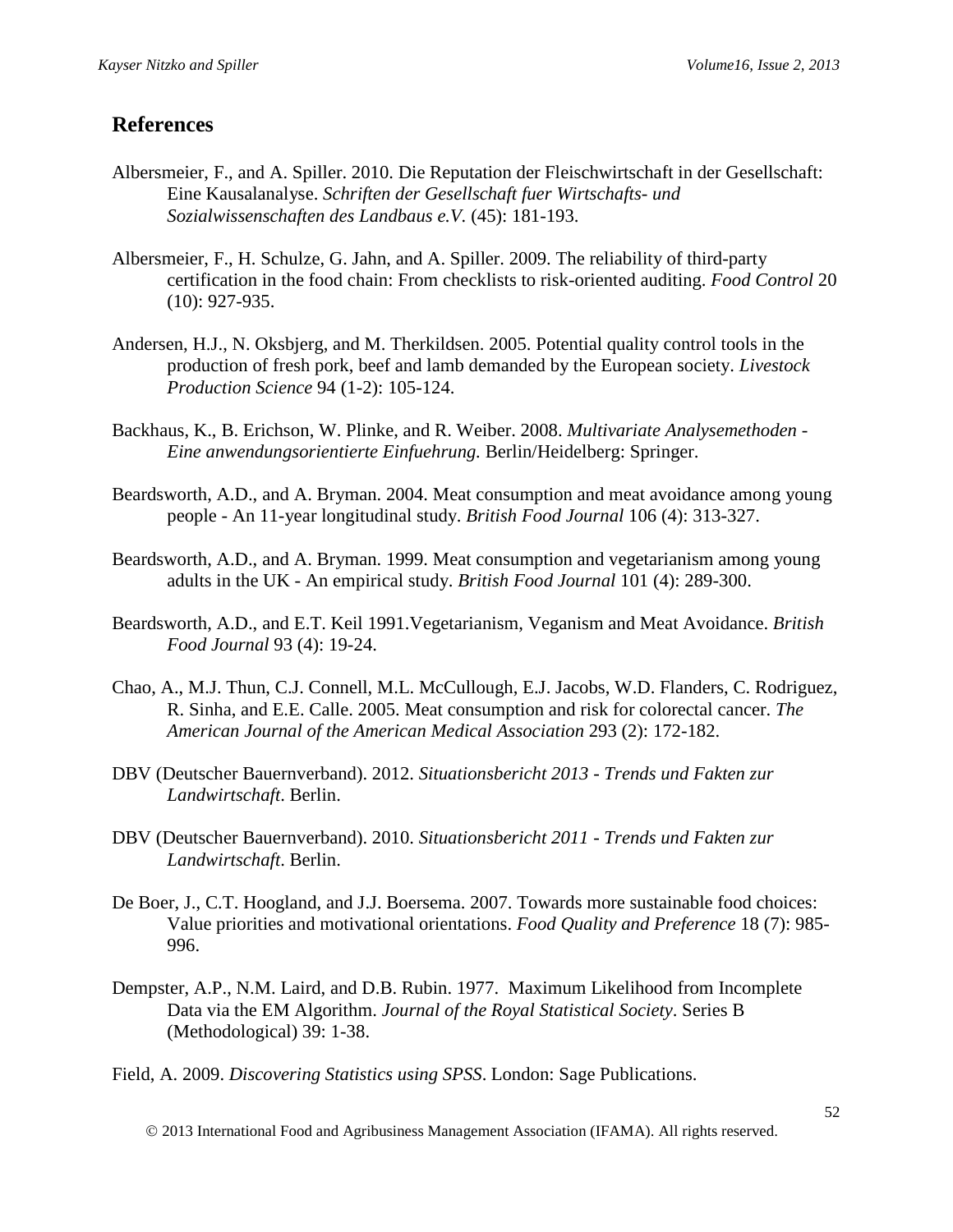- FAO (Food and Agricultural Organization of the United Nations). 2009. *The State of Food and Agriculture. Livestock in the Balance*. Rome.
- Goldsmith, P., N. Nuran, and H. Gow. 2003. Food safety in the meat industry: A regulatory quagmire. *International Food and Agribusiness Management Review* 6 (1): 25-37.
- Gossard, M.H., and R. York. 2003. Social Structural Influences on Meat Consumption. *Human Ecology Review* 10 (1): 1-9.
- Grunert, K.G. 2006. Future Trends and Consumer Lifestyles with Regard to Meat Consumption. *Meat Science* 74 (1): 149-160.
- Grunert, K.G., K. Brunso, and S. Bisp. 1993. *Food-related life style: Development of a crossculturally valid instrument for market surveillance*. MAPP working paper No12.
- Guenther, P.M., H.H. Jensen, S.P. Batres-Marquez, and C.F. Chen. 2005. Sociodemographic, Knowledge, and Attitudinal Factors related to Meat Consumption in the United States. *Journal of the American Dietric Association* 105 (8): 1266-1274.
- Gurath, P. 2008. *Vom Erzeuger zum Verbraucher Fleischversorgung in Deutschland.* Statistisches Bundesamt. Ausgabe 2008. Wiesbaden.
- Harper, G. and S. Henson. 2001. *Consumer concerns about Animal Welfare and the impact on food choice.* EU FAIR CT98-3678, University of Reading, UK. http://ec.europa.eu/food/animal/welfare/eu\_fair\_project\_en.pdf (accessed January 26, 2013).
- Huijbregts, P.P.C.W., E.J.M. Feskens, and D. Kromhout. 1995. Dietary patterns and cardiovascular risk factors in elderly men: The Zutphen Elderly Study. *International Journal of Epidemiology* 24: 313-320.
- Kim, R. and M. Boyd. 2004. Identification of niche market for Hanwoo beef: Understanding Korean consumer preference for beef using market segment analysis. *International Food and Agribusiness Management Review* 7 (3): 46-64.
- Latvala, T. and J. Kola. 2003. Impact of information on the demand for credence characteristics. *International Food and Agribusiness Management Review* 5 (2).
- Lea, E., and A. Worsley. 2001. Influences on meat consumption in Australia. *Appetite* 36 (2): 127-136.
- Mahley, R.W., K.E. Palaoglu, Z. Atak, J. Dawson-Pepin, A.M. Langois, V. Cheung, H. Onat, P. Fulks, L.L. Mahley, F. Vakar, S. Ozbayrkci, O. Gokdemir, and W. Winkler. 1995. Turkish Heart Study: lipids, lipoproteins, and apolipoproteins. *Journal of Lipid Research*  36: 839-859.

2013 International Food and Agribusiness Management Association (IFAMA). All rights reserved.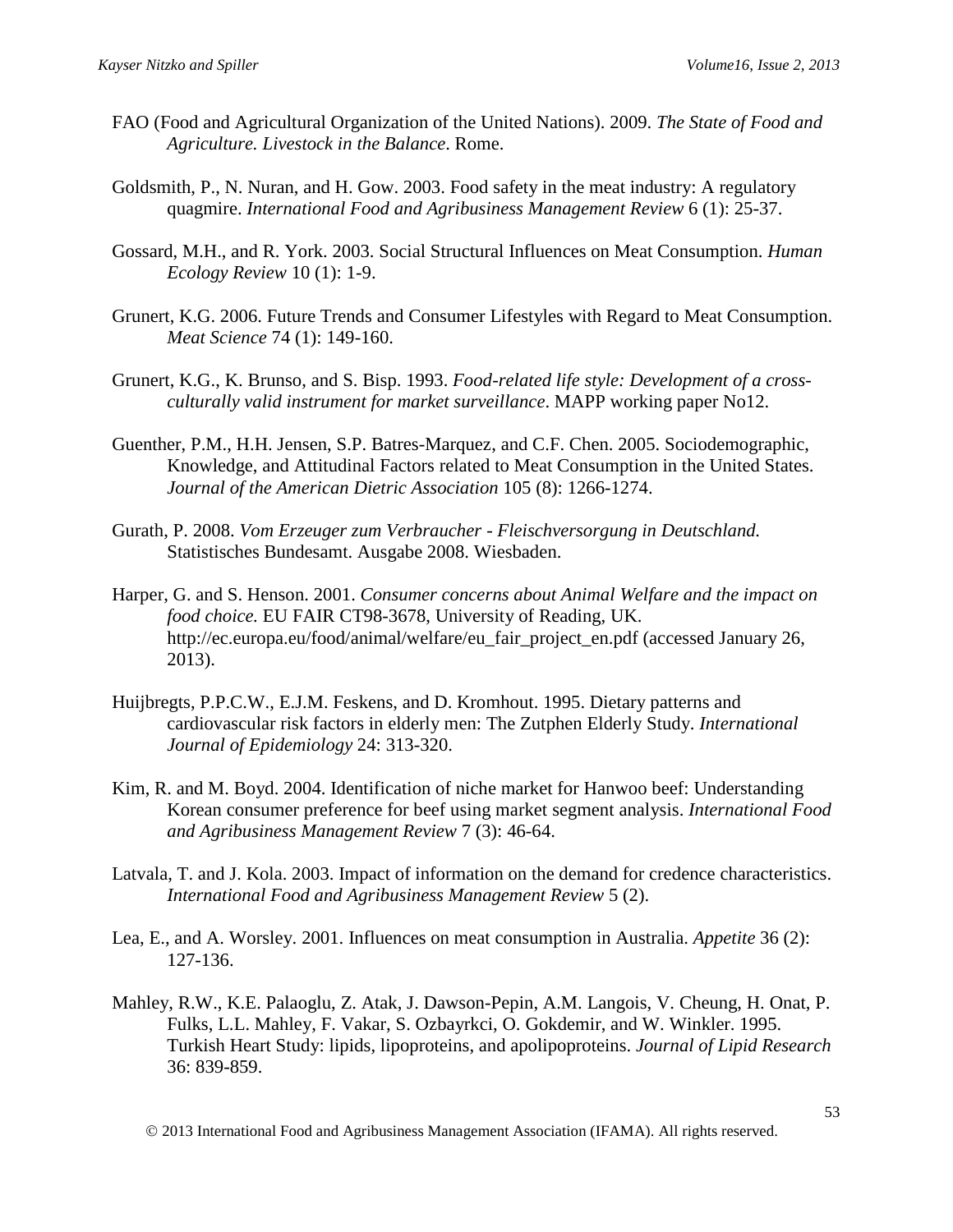- McCarthy, M., M. de Boer, S. O'Reilly, and L. Cotter. 2003. Factors influencing intention to purchase beef in the Irish market. *Meat Science* 65 (3): 1071-1083.
- McCarthy, M., S. O'Reilly, L. Cotter, and M. de Boer. 2004. Factors influencing consumption of pork and poultry in the Irish market. *Appetite* 43 (1): 19-28.
- MRI (Max Rubner-Institut). 2008. *Nationale Verzehrs Studie II. Ergebnisbericht Teil I*. Bundesforschungsanstalt fuer Ernaehrung und Lebensmittel, Karlsruhe.
- Nunnally, J.C. 1978. *Psychometric theory.* New York: McGraw-Hill.
- Praettaelae, R., L. Paalanen, D. Grinberga, V. Helasoja, A. Kasmel, and J. Petkeviciene. 2006. Gender differences in the consumption of meat, fruit and vegetables are similar in Finland and the Baltic countries. *European Journal of Public Health* 17 (5): 520-525.
- Richardson, N.J., H.J.H. MacFie, and R. Shepherd. 1994. Consumer Attitudes to Meat Eating. *Meat Science* 36 (1-2): 57-65.
- Richardson, N.J., R. Shepherd, and N.A. Elliman. 1993. Current Attitudes and Future Influences on Meat Consumption in the U.K. *Appetite* 21 (1): 41-51.
- Saghaian, S. H., and M. R. Reed. 2007. Consumer reaction to beef safety scares. *International Food and Agribusiness Management Review* 10 (1): 18-35.
- Soehnchen, F. 2009. Common Method Variance and Single Source Bias. In *Methodik der empirischen Forschung*, edited by S. Alberset al., 137-152. Wiesbaden: Deutscher Universitaets-Verlag.
- Song, Y., J.E. Manson, J.E. Buring, and S. Liu. 2004. A prospective study of red meat consumption and Type 2 Diabetes in middle-aged and elderly woman. *Diabetes Care* 27 (9): 2108-2115.
- Spiller, A., B. Schulze, and A. Cordts. 2010. Was essen wir in zwanzig Jahren? *DLG-Mitteilungen* (1): 20-23.
- SPSS. 2003. *SPSS Advanced Models 12.0*. http://support.spss.com/ProductsExt/SPSS/ Documention/SPSSforWindows/German/SPSS%20Advanced%20Models%2012.0.pdf (accessed October 16, 2011).
- Statistisches Bundesamt. 2009. *Statistisches Jahrbuch 2009. Fuer die Bundesrepublik Deutschland*. Wiesbaden.
- Tavani, A., C. La Veccina, S. Gallus, P. Lagiou, D. Trichopoulus, F. Levi, and E. Negri. 2000. Red meat intake and cancer risk: A study in Italy. *International Journal of Cancer* 86: 425-428.

2013 International Food and Agribusiness Management Association (IFAMA). All rights reserved.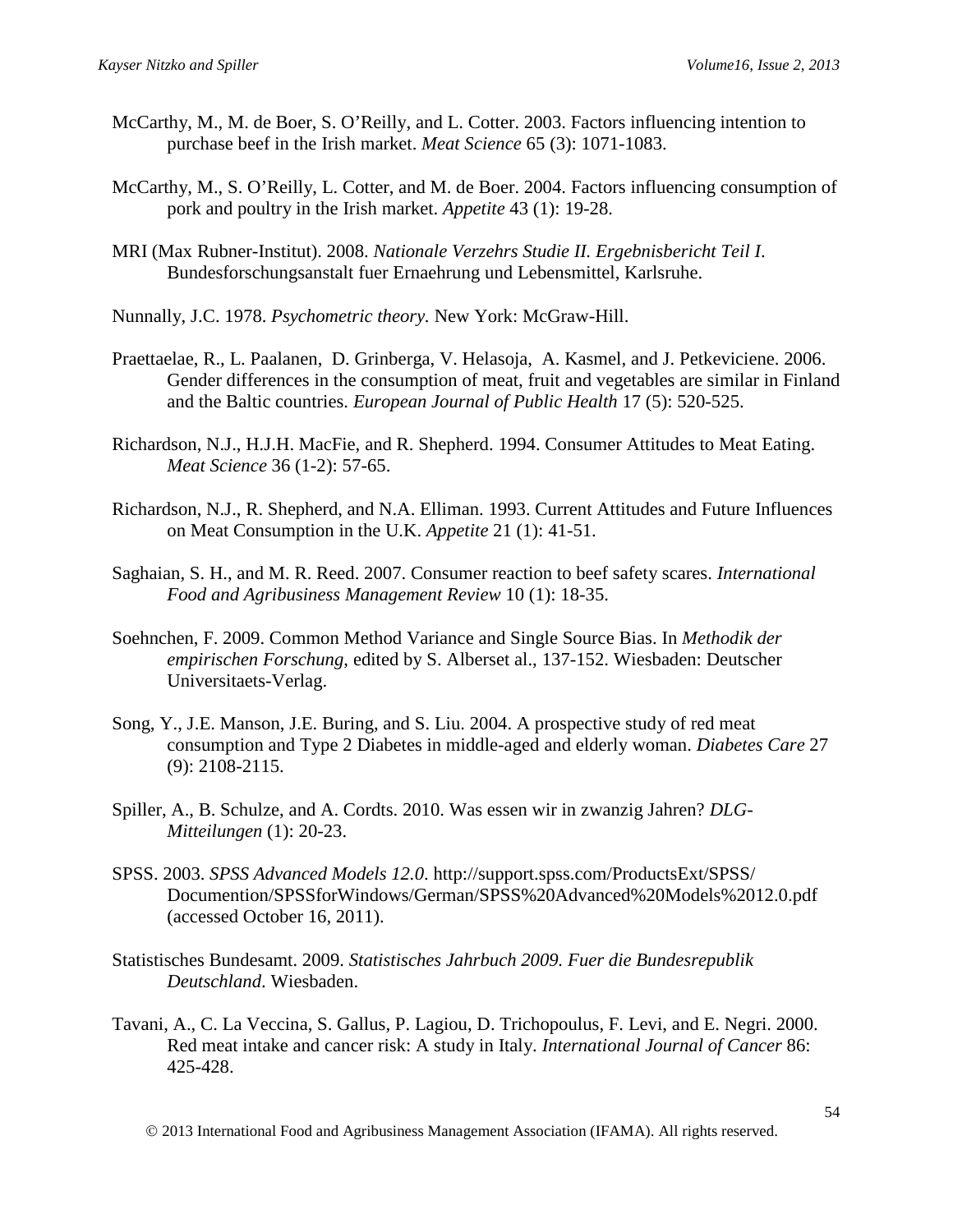- van Dam, R.M., E.B. Rimm, W.C. Willeti, M.J. Stampfer, and F.B. Hu. 2002. Dietary patterns and risk for Type 2 Diabetes in U. S. men. *Annals of Internal Medicine* 136 (3): 201-209.
- Verbeke, W., J.A. Pérez-Cueto, M.D. de Barcellos, and A. Krystallis. 2010. European citizen and consumer attitudes and preferences regarding beef and pork. *Meat Science* 84 (2): 284- 292.
- Verbeke, W., and J. Viaene. 1999. Beliefs, Attitude and Behaviour towards Fresh Meat Consumption in Belgium: empirical evidence from a consumer survey. *Food Quality and Preference* 10 (6): 437-445.
- Verbeke, W., J. Viaene, and O. Guiot. 1999. Health communication and consumer behavior on meat in Belgium: From BSE until Dioxin. *Journal of Health Communication: International Perspectives* 4 (4), 345-357.
- Weijters, B., E. Cabooter, and N. Schillewaert. 2010. The effect of rating scale format on response styles: The number of response categories and response category labels. *International Journal of Research in Marketing* 27 (3): 236-247.
- Woodward, J. 1988. Consumer Attitudes towards Meat and Meat Products. *British Food Journal* 90 (3): 101-104.

# **Appendix**

| General preference for meat (CA: 0.791, MSA: 0.783, TVE: 55.05%)         |          |
|--------------------------------------------------------------------------|----------|
| Variables                                                                | Loadings |
| Meat is a source of vitality.                                            | 0.772    |
| Meat always tastes good.                                                 | 0.754    |
| I can never have enough meat in a meal.                                  | 0.754    |
| A juicy steak is better than anything else.                              | 0.751    |
| Meat is essential for a balanced diet.                                   | 0.675    |
| Trust in the agri-food sector (CA: 0.779, MSA: 0.660, TVE: 69.38%)       |          |
| Variables                                                                | Loadings |
| I have a great deal of trust in the meat sector.                         | 0.886    |
| The information provided by meat producers is reliable.                  | 0.839    |
| I am certain that the majority of farmers look after their animals well. | 0.770    |
| Environmental awareness (CA: 0.805, MSA: 0.714, TVE: 63.13%)             |          |
| Variables                                                                | Loadings |
| Eating a lot of meat and sausage is very bad for the climate.            | 0.890    |
| I restrict my meat consumption to protect the climate.                   | 0.831    |
| Animal husbandry pollutes the environment.                               | 0.812    |
| Living sustainably is important to me.                                   | 0.619    |

**Table 1.** Results of the principal component analysis

2013 International Food and Agribusiness Management Association (IFAMA). All rights reserved.